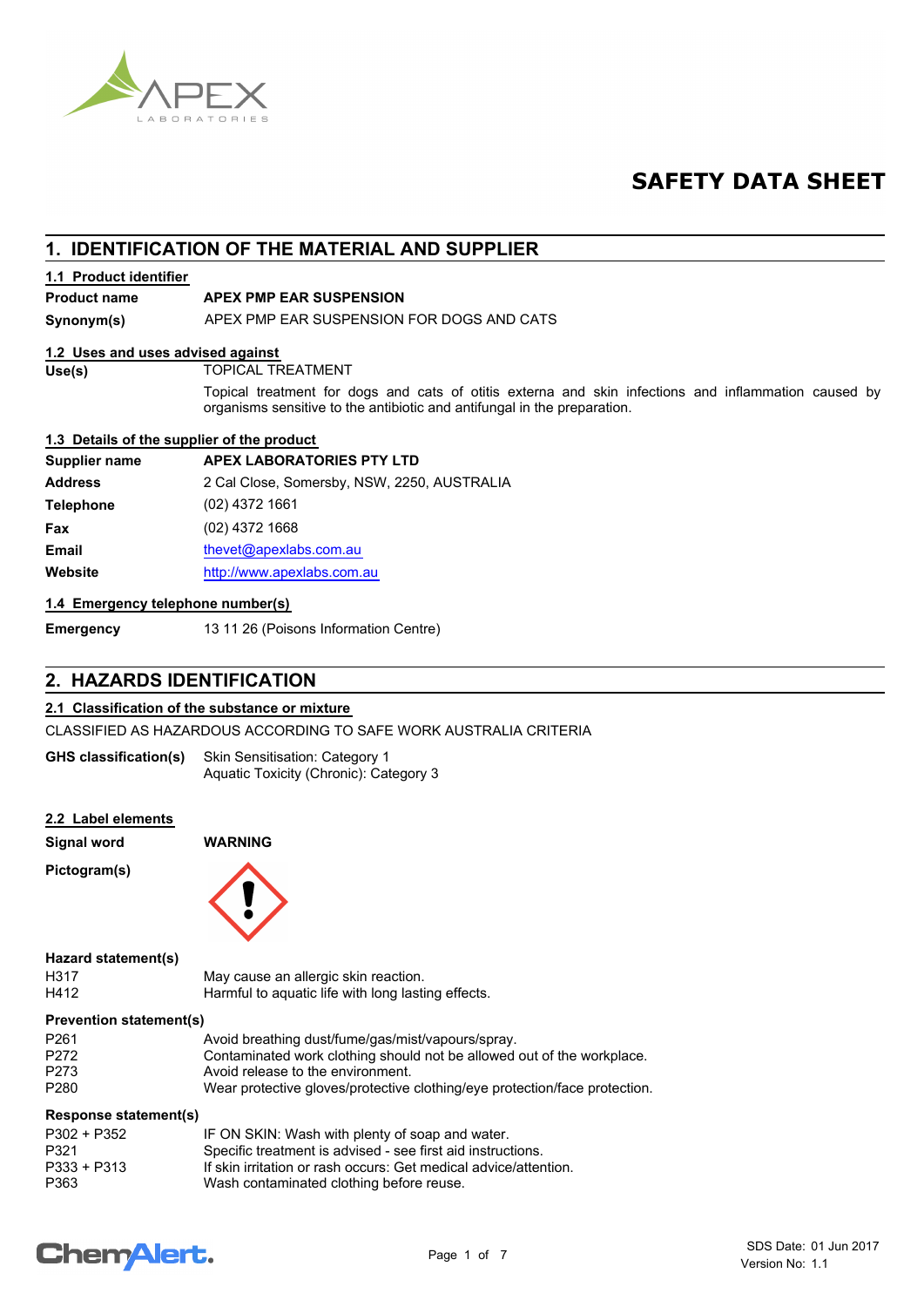#### **Storage statement(s)**

None allocated.

#### **Disposal statement(s)**

P501 Dispose of contents/container in accordance with relevant regulations.

#### **2.3 Other hazards**

No information provided.

## **3. COMPOSITION/ INFORMATION ON INGREDIENTS**

#### **3.1 Substances / Mixtures**

| Ingredient                   | <b>CAS Number</b> | <b>EC Number</b> | Content   |
|------------------------------|-------------------|------------------|-----------|
| MICONAZOLE NITRATE           | 22832-87-7        | 245-256-6        | $~10\%$   |
| <b>POI YMYXIN B SULPHATE</b> | 1405-20-5         | 215-774-7        | $10\%$    |
| PREDNISOLONE ACETATE         | $52 - 21 - 1$     | 200-134-1        | $10\%$    |
| NON HAZARDOUS INGREDIENTS    | Not Available     | Not Available    | Remainder |

## **4. FIRST AID MEASURES**

#### **4.1 Description of first aid measures**

| Eye                         | If in eyes, hold eyelids apart and flush continuously with running water. Continue flushing until advised to<br>stop by a Poisons Information Centre, a doctor, or for at least 15 minutes.                 |
|-----------------------------|-------------------------------------------------------------------------------------------------------------------------------------------------------------------------------------------------------------|
| <b>Inhalation</b>           | If inhaled, remove from contaminated area. Apply artificial respiration if not breathing.                                                                                                                   |
| <b>Skin</b>                 | If skin or hair contact occurs, remove contaminated clothing and flush skin and hair with running water.<br>Continue flushing with water until advised to stop by a Poisons Information Centre or a doctor. |
| <b>Ingestion</b>            | For advice, contact a Poisons Information Centre on 13 11 26 (Australia Wide) or a doctor (at once).                                                                                                        |
| <b>First aid facilities</b> | None allocated.                                                                                                                                                                                             |

#### **4.2 Most important symptoms and effects, both acute and delayed**

See Section 11 for more detailed information on health effects and symptoms.

#### **4.3 Immediate medical attention and special treatment needed**

Treat symptomatically.

## **5. FIRE FIGHTING MEASURES**

#### **5.1 Extinguishing media**

Use an extinguishing agent suitable for the surrounding fire.

#### **5.2 Special hazards arising from the substance or mixture**

Non flammable. May evolve carbon oxides and hydrocarbons when heated to decomposition.

#### **5.3 Advice for firefighters**

Treat as per requirements for surrounding fires. Evacuate area and contact emergency services. Remain upwind and notify those downwind of hazard. Wear full protective equipment including Self Contained Breathing Apparatus (SCBA) when combating fire. Use waterfog to cool intact containers and nearby storage areas.

#### **5.4 Hazchem code**

None allocated.

## **6. ACCIDENTAL RELEASE MEASURES**

#### **6.1 Personal precautions, protective equipment and emergency procedures**

Wear Personal Protective Equipment (PPE) as detailed in section 8 of the SDS.

#### **6.2 Environmental precautions**

Prevent product from entering drains and waterways.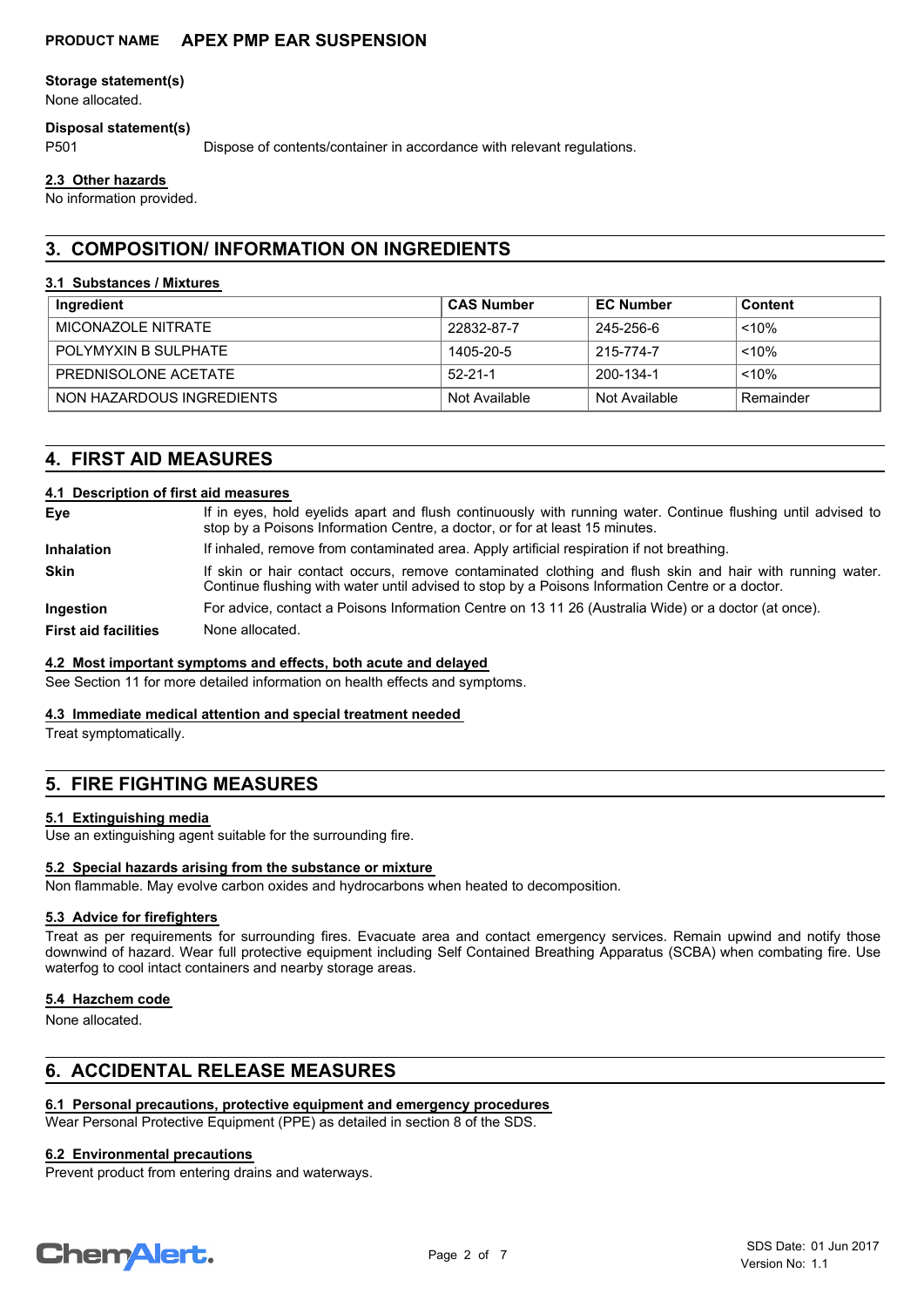#### **6.3 Methods of cleaning up**

Contain spillage, then cover / absorb spill with non-combustible absorbent material (vermiculite, sand, or similar), collect and place in suitable containers for disposal.

#### **6.4 Reference to other sections**

See Sections 8 and 13 for exposure controls and disposal.

## **7. HANDLING AND STORAGE**

#### **7.1 Precautions for safe handling**

Before use carefully read the product label. Use of safe work practices are recommended to avoid eye or skin contact and inhalation. Observe good personal hygiene, including washing hands before eating. Prohibit eating, drinking and smoking in contaminated areas.

#### **7.2 Conditions for safe storage, including any incompatibilities**

Store in a cool, dry, well marked area, removed from incompatible substances, foodstuffs and other drugs. Storage areas and containers should be clearly marked for drug holding, protected from light, freezing or physical damage and tightly sealed when not in use. Keep out of reach of children. Store below 25°C.

#### **7.3 Specific end use(s)**

No information provided.

## **8. EXPOSURE CONTROLS / PERSONAL PROTECTION**

#### **8.1 Control parameters**

#### **Exposure standards**

No exposure standards have been entered for this product.

#### **Biological limits**

No biological limit values have been entered for this product.

#### **8.2 Exposure controls**

**Engineering controls** Avoid inhalation. Use in well ventilated areas.

#### **PPE**

| Eye / Face         | Wear splash-proof goggles.                                                  |
|--------------------|-----------------------------------------------------------------------------|
| Hands              | Wear PVC or rubber gloves.                                                  |
| <b>Body</b>        | Wear coveralls.                                                             |
| <b>Respiratory</b> | Where an inhalation risk exists, wear a Type A (Organic vapour) respirator. |



## **9. PHYSICAL AND CHEMICAL PROPERTIES**

#### **9.1 Information on basic physical and chemical properties**

| Appearance                   | <b>WHITE LIQUID</b>  |
|------------------------------|----------------------|
| Odour                        | <b>ODOURLESS</b>     |
| <b>Flammability</b>          | <b>NON FLAMMABLE</b> |
| <b>Flash point</b>           | <b>NOT RELEVANT</b>  |
| <b>Boiling point</b>         | NOT AVAILABLE        |
| <b>Melting point</b>         | NOT AVAILABLE        |
| <b>Evaporation rate</b>      | <b>NOT AVAILABLE</b> |
| рH                           | <b>NOT AVAILABLE</b> |
| <b>Vapour density</b>        | <b>NOT AVAILABLE</b> |
| <b>Specific gravity</b>      | 0.84 to 0.89         |
| Solubility (water)           | <b>NOT AVAILABLE</b> |
| Vapour pressure              | <b>NOT AVAILABLE</b> |
| <b>Upper explosion limit</b> | <b>NOT RELEVANT</b>  |
| <b>Lower explosion limit</b> | <b>NOT RELEVANT</b>  |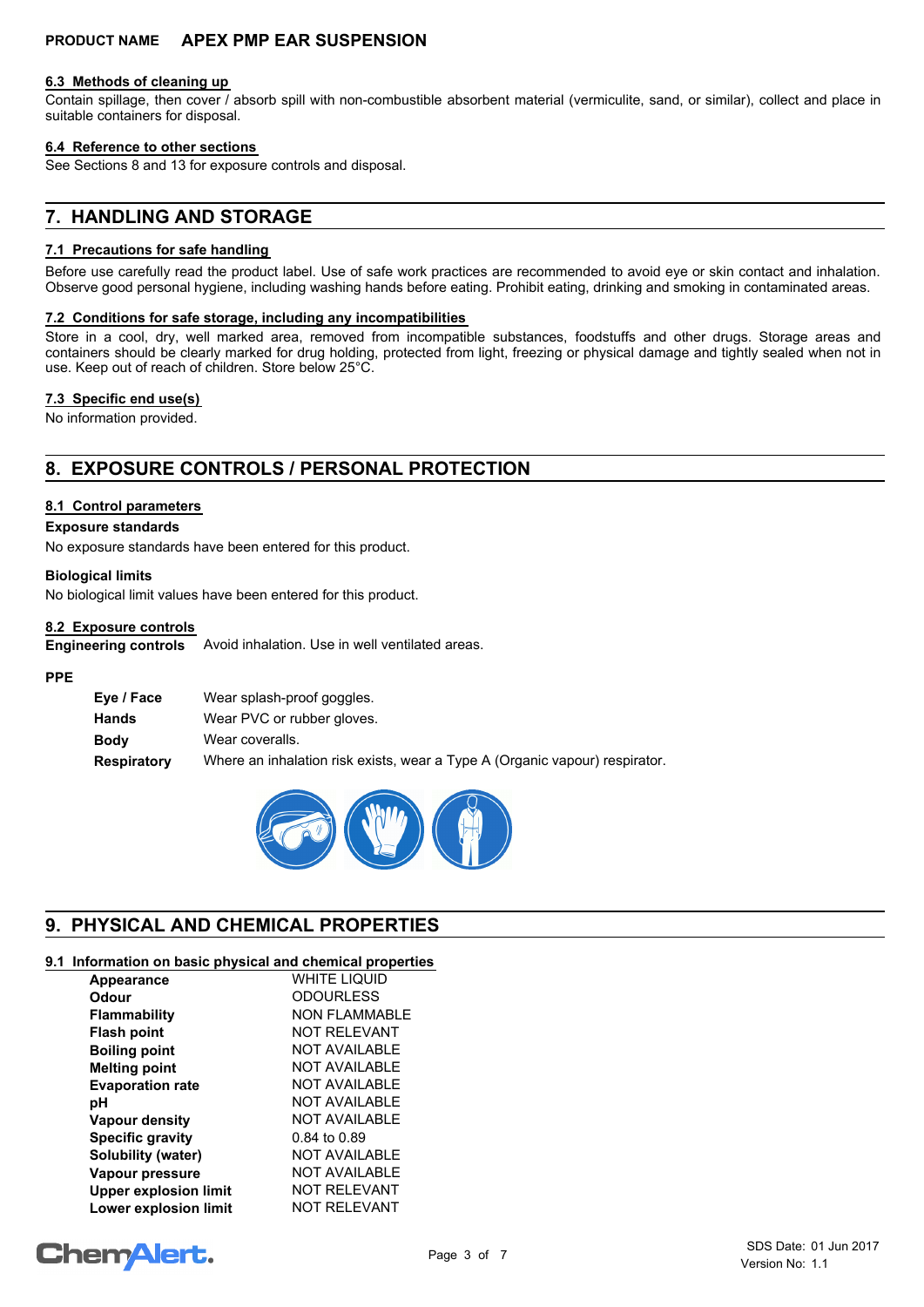#### **9.1 Information on basic physical and chemical properties**

| <b>Partition coefficient</b>     | <b>NOT AVAILABLE</b> |
|----------------------------------|----------------------|
| <b>Autoignition temperature</b>  | <b>NOT AVAILABLE</b> |
| <b>Decomposition temperature</b> | <b>NOT AVAILABLE</b> |
| <b>Viscosity</b>                 | <b>NOT AVAILABLE</b> |
| <b>Explosive properties</b>      | <b>NOT AVAILABLE</b> |
| <b>Oxidising properties</b>      | <b>NOT AVAILABLE</b> |
| <b>Odour threshold</b>           | <b>NOT AVAILABLE</b> |

## **10. STABILITY AND REACTIVITY**

#### **10.1 Reactivity**

Carefully review all information provided in sections 10.2 to 10.6.

#### **10.2 Chemical stability**

Stable under recommended conditions of storage.

#### **10.3 Possibility of hazardous reactions**

Polymerization is not expected to occur.

#### **10.4 Conditions to avoid**

Avoid heat, sparks, open flames and other ignition sources.

#### **10.5 Incompatible materials**

Incompatible with oxidising agents (e.g. hypochlorites), acids (e.g. nitric acid) and alkalis (e.g. sodium hydroxide).

#### **10.6 Hazardous decomposition products**

May evolve carbon oxides and hydrocarbons when heated to decomposition.

### **11. TOXICOLOGICAL INFORMATION**

#### **11.1 Information on toxicological effects**

**Acute toxicity**

May be harmful if swallowed in large quantities. This product is used in veterinary applications. Refer to specialist for advice regarding adverse side effects.

#### **Information available for the ingredient(s):**

| ∣ Ingredient         | <b>Oral Toxicity (LD50)</b> | <b>Dermal Toxicity (LD50)</b> | <b>Inhalation Toxicity</b><br>(LC50) |
|----------------------|-----------------------------|-------------------------------|--------------------------------------|
| MICONAZOLE NITRATE   | 578 mg/kg (mouse)           | $\overline{\phantom{a}}$      | --                                   |
| POLYMYXIN B SULPHATE | 790 mg(base)/kg             | $- -$                         | --                                   |

| <b>Skin</b>                        | Contact may result in irritation, redness, pain and rash.                                                                                                                                                               |
|------------------------------------|-------------------------------------------------------------------------------------------------------------------------------------------------------------------------------------------------------------------------|
| Eye                                | Contact may result in irritation, lacrimation, pain and redness.                                                                                                                                                        |
| <b>Sensitisation</b>               | May cause an allergic skin reaction. This product is not classified as a respiratory sensitiser.                                                                                                                        |
| <b>Mutagenicity</b>                | Not classified as a mutagen.                                                                                                                                                                                            |
| Carcinogenicity                    | Not classified as a carcinogen.                                                                                                                                                                                         |
| <b>Reproductive</b>                | Contains ingredients that have had some effect on reproductive performance in animal studies, however they<br>are contained in this product in amounts below that warranted for classification as a reproductive toxin. |
| STOT - single<br>exposure          | Not classified as causing organ damage from single exposure. However, high level exposure may result in<br>headache, nausea and respiratory tract irritation.                                                           |
| <b>STOT</b> - repeated<br>exposure | Not classified as causing organ damage from repeated exposure.                                                                                                                                                          |
| <b>Aspiration</b>                  | Not classified as causing aspiration.                                                                                                                                                                                   |

### **12. ECOLOGICAL INFORMATION**

#### **12.1 Toxicity**

Harmful to aquatic life with long lasting effects.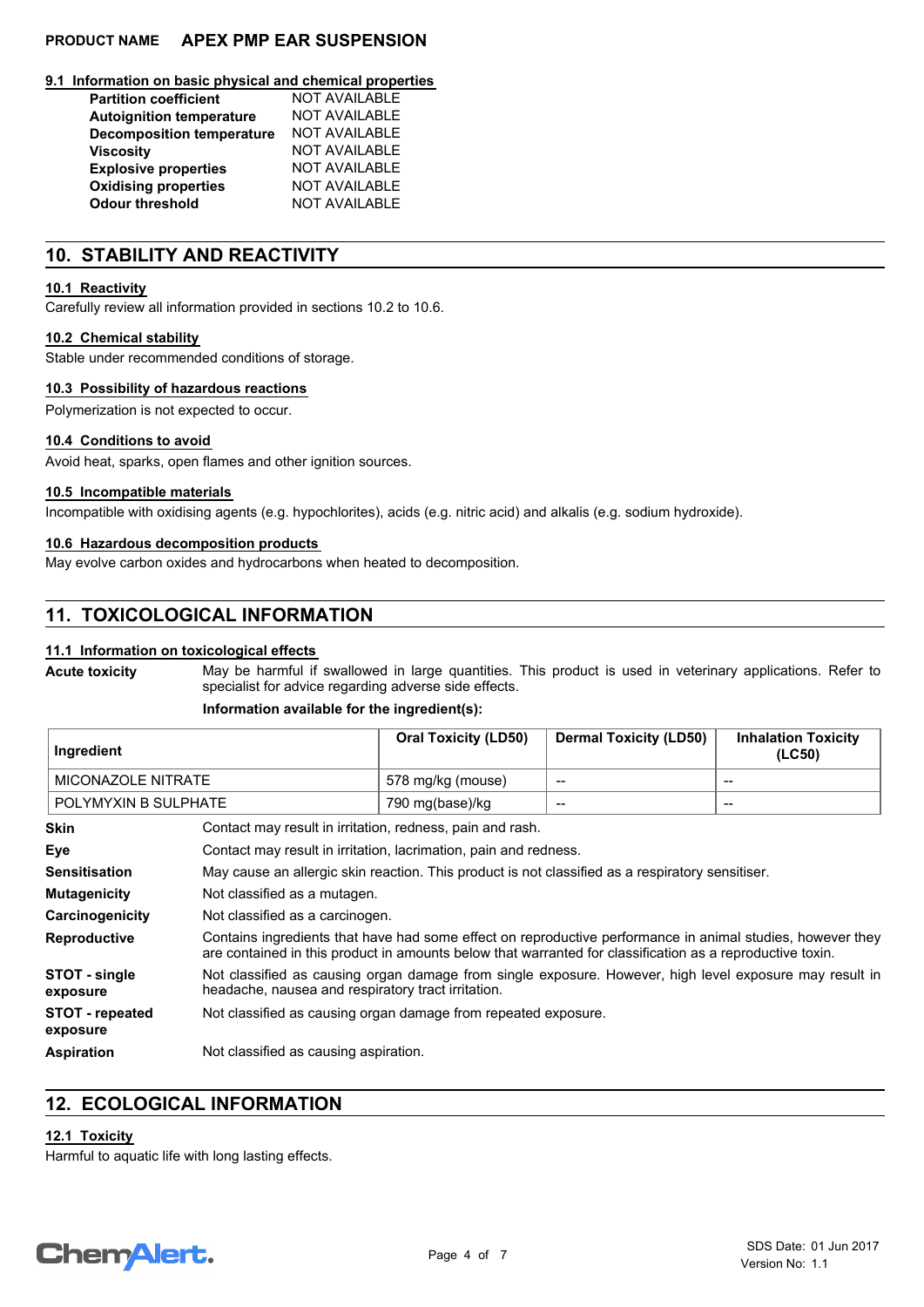#### **12.2 Persistence and degradability**

No information provided.

#### **12.3 Bioaccumulative potential**

No information provided.

#### **12.4 Mobility in soil**

No information provided.

#### **12.5 Other adverse effects**

No information provided.

### **13. DISPOSAL CONSIDERATIONS**

#### **13.1 Waste treatment methods**

**Waste disposal**

Return to manufacturer/supplier where possible. For small amounts, bury in approved landfill site. Contact the manufacturer/supplier for additional information (if required).

Legislation **Dispose of in accordance with relevant local legislation.** 

## **14. TRANSPORT INFORMATION**

#### **NOT CLASSIFIED AS A DANGEROUS GOOD BY THE CRITERIA OF THE ADG CODE, IMDG OR IATA**

|                                     | <b>LAND TRANSPORT (ADG)</b> | <b>SEA TRANSPORT (IMDG / IMO)</b> | AIR TRANSPORT (IATA / ICAO) |
|-------------------------------------|-----------------------------|-----------------------------------|-----------------------------|
| 14.1 UN Number                      | None allocated.             | None allocated.                   | None allocated.             |
| 14.2 Proper<br><b>Shipping Name</b> | None allocated.             | None allocated.                   | None allocated.             |
| 14.3 Transport<br>hazard class      | None allocated.             | None allocated.                   | None allocated.             |
| 14.4 Packing Group                  | None allocated.             | None allocated.                   | None allocated.             |

#### **14.5 Environmental hazards**

No information provided.

#### **14.6 Special precautions for user**

**Hazchem code** None allocated.

## **15. REGULATORY INFORMATION**

#### **15.1 Safety, health and environmental regulations/legislation specific for the substance or mixture**

| <b>Poison schedule</b> | Classified as a Schedule 4 (S4) Standard for the Uniform Scheduling of Medicines and Poisons (SUSMP).                                        |                                                                                                                                              |  |
|------------------------|----------------------------------------------------------------------------------------------------------------------------------------------|----------------------------------------------------------------------------------------------------------------------------------------------|--|
| <b>Classifications</b> | Safework Australia criteria is based on the Globally Harmonised System (GHS) of Classification and<br>Labelling of Chemicals.                |                                                                                                                                              |  |
|                        | The classifications and phrases listed below are based on the Approved Criteria for Classifying Hazardous<br>Substances [NOHSC: 1008(2004)]. |                                                                                                                                              |  |
| <b>Hazard codes</b>    | N<br>Xi                                                                                                                                      | Dangerous for the environment<br>Irritant                                                                                                    |  |
| <b>Risk phrases</b>    | R43<br>R52/53                                                                                                                                | May cause sensitisation by skin contact.<br>Harmful to aquatic organisms, may cause long-term adverse effects in the aquatic<br>environment. |  |
| <b>Safety phrases</b>  | S <sub>24</sub><br>S28                                                                                                                       | Avoid contact with skin.<br>After contact with skin, wash immediately with plenty of water.                                                  |  |
| Inventory listing(s)   | <b>AUSTRALIA: AICS (Australian Inventory of Chemical Substances)</b><br>All components are listed on AICS, or are exempt.                    |                                                                                                                                              |  |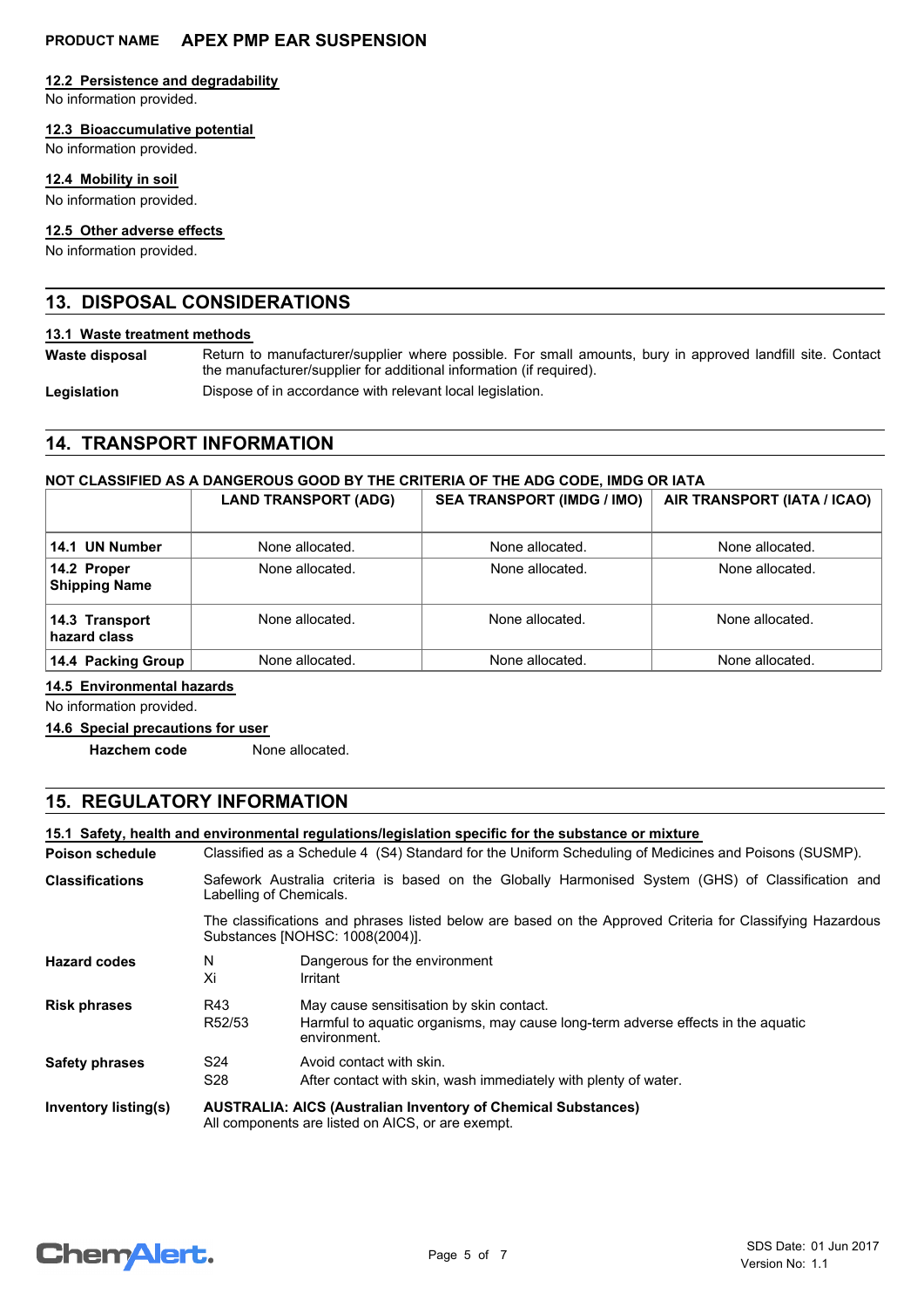## **16. OTHER INFORMATION**

| <b>Additional information</b> | WORKPLACE CONTROLS AND PRACTICES: Unless a less toxic chemical can be substituted for a<br>hazardous substance, ENGINEERING CONTROLS are the most effective way of reducing exposure.<br>The best protection is to enclose operations and/or provide local exhaust ventilation at the site of<br>chemical release. Isolating operations can also reduce exposure. Using respirators or protective<br>equipment is less effective than the controls mentioned above, but is sometimes necessary.                       |                                                                                                                                                                                                                                                                                                                                                                                                                                                         |  |  |
|-------------------------------|-----------------------------------------------------------------------------------------------------------------------------------------------------------------------------------------------------------------------------------------------------------------------------------------------------------------------------------------------------------------------------------------------------------------------------------------------------------------------------------------------------------------------|---------------------------------------------------------------------------------------------------------------------------------------------------------------------------------------------------------------------------------------------------------------------------------------------------------------------------------------------------------------------------------------------------------------------------------------------------------|--|--|
|                               |                                                                                                                                                                                                                                                                                                                                                                                                                                                                                                                       | RESPIRATORS: In general the use of respirators should be limited and engineering controls<br>employed to avoid exposure. If respiratory equipment must be worn ensure correct respirator<br>selection and training is undertaken. Remember that some respirators may be extremely<br>uncomfortable when used for long periods. The use of air powered or air supplied respirators should<br>be considered where prolonged or repeated use is necessary. |  |  |
|                               | PERSONAL PROTECTIVE EQUIPMENT GUIDELINES:<br>The recommendation for protective equipment contained within this report is provided as a guide<br>only. Factors such as form of product, method of application, working environment, quantity used,<br>product concentration and the availability of engineering controls should be considered before final<br>selection of personal protective equipment is made.                                                                                                      |                                                                                                                                                                                                                                                                                                                                                                                                                                                         |  |  |
|                               | <b>HEALTH EFFECTS FROM EXPOSURE:</b><br>It should be noted that the effects from exposure to this product will depend on several factors<br>including: form of product; frequency and duration of use; quantity used; effectiveness of control<br>measures; protective equipment used and method of application. Given that it is impractical to<br>prepare a report which would encompass all possible scenarios, it is anticipated that users will<br>assess the risks and apply control methods where appropriate. |                                                                                                                                                                                                                                                                                                                                                                                                                                                         |  |  |
| <b>Abbreviations</b>          | <b>ACGIH</b><br>CAS#<br><b>CNS</b><br>EC No.<br><b>EMS</b>                                                                                                                                                                                                                                                                                                                                                                                                                                                            | American Conference of Governmental Industrial Hygienists<br>Chemical Abstract Service number - used to uniquely identify chemical compounds<br>Central Nervous System<br>EC No - European Community Number<br>Emergency Schedules (Emergency Procedures for Ships Carrying Dangerous<br>Goods)                                                                                                                                                         |  |  |
|                               | <b>GHS</b><br><b>GTEPG</b><br><b>IARC</b><br><b>LC50</b><br>LD50<br>mg/m <sup>3</sup><br>OEL                                                                                                                                                                                                                                                                                                                                                                                                                          | Globally Harmonized System<br>Group Text Emergency Procedure Guide<br>International Agency for Research on Cancer<br>Lethal Concentration, 50% / Median Lethal Concentration<br>Lethal Dose, 50% / Median Lethal Dose<br>Milligrams per Cubic Metre<br>Occupational Exposure Limit                                                                                                                                                                      |  |  |
|                               | рH<br>ppm<br><b>STEL</b>                                                                                                                                                                                                                                                                                                                                                                                                                                                                                              | relates to hydrogen ion concentration using a scale of 0 (high acidic) to 14 (highly<br>alkaline).<br>Parts Per Million<br>Short-Term Exposure Limit                                                                                                                                                                                                                                                                                                    |  |  |
|                               | STOT-RE<br>STOT-SE<br><b>SUSMP</b><br><b>SWA</b><br><b>TLV</b><br><b>TWA</b>                                                                                                                                                                                                                                                                                                                                                                                                                                          | Specific target organ toxicity (repeated exposure)<br>Specific target organ toxicity (single exposure)<br>Standard for the Uniform Scheduling of Medicines and Poisons<br>Safe Work Australia<br><b>Threshold Limit Value</b><br>Time Weighted Average                                                                                                                                                                                                  |  |  |
| <b>Report status</b>          | This document has been compiled by RMT on behalf of the manufacturer, importer or supplier of the<br>product and serves as their Safety Data Sheet ('SDS').                                                                                                                                                                                                                                                                                                                                                           |                                                                                                                                                                                                                                                                                                                                                                                                                                                         |  |  |
|                               | It is based on information concerning the product which has been provided to RMT by the<br>manufacturer, importer or supplier or obtained from third party sources and is believed to represent<br>the current state of knowledge as to the appropriate safety and handling precautions for the product<br>at the time of issue. Further clarification regarding any aspect of the product should be obtained<br>directly from the manufacturer, importer or supplier.                                                |                                                                                                                                                                                                                                                                                                                                                                                                                                                         |  |  |
|                               | While RMT has taken all due care to include accurate and up-to-date information in this SDS, it does<br>not provide any warranty as to accuracy or completeness. As far as lawfully possible, RMT accepts<br>no liability for any loss, injury or damage (including consequential loss) which may be suffered or<br>incurred by any person as a consequence of their reliance on the information contained in this SDS.                                                                                               |                                                                                                                                                                                                                                                                                                                                                                                                                                                         |  |  |

# Chem<sup>Alert.</sup>